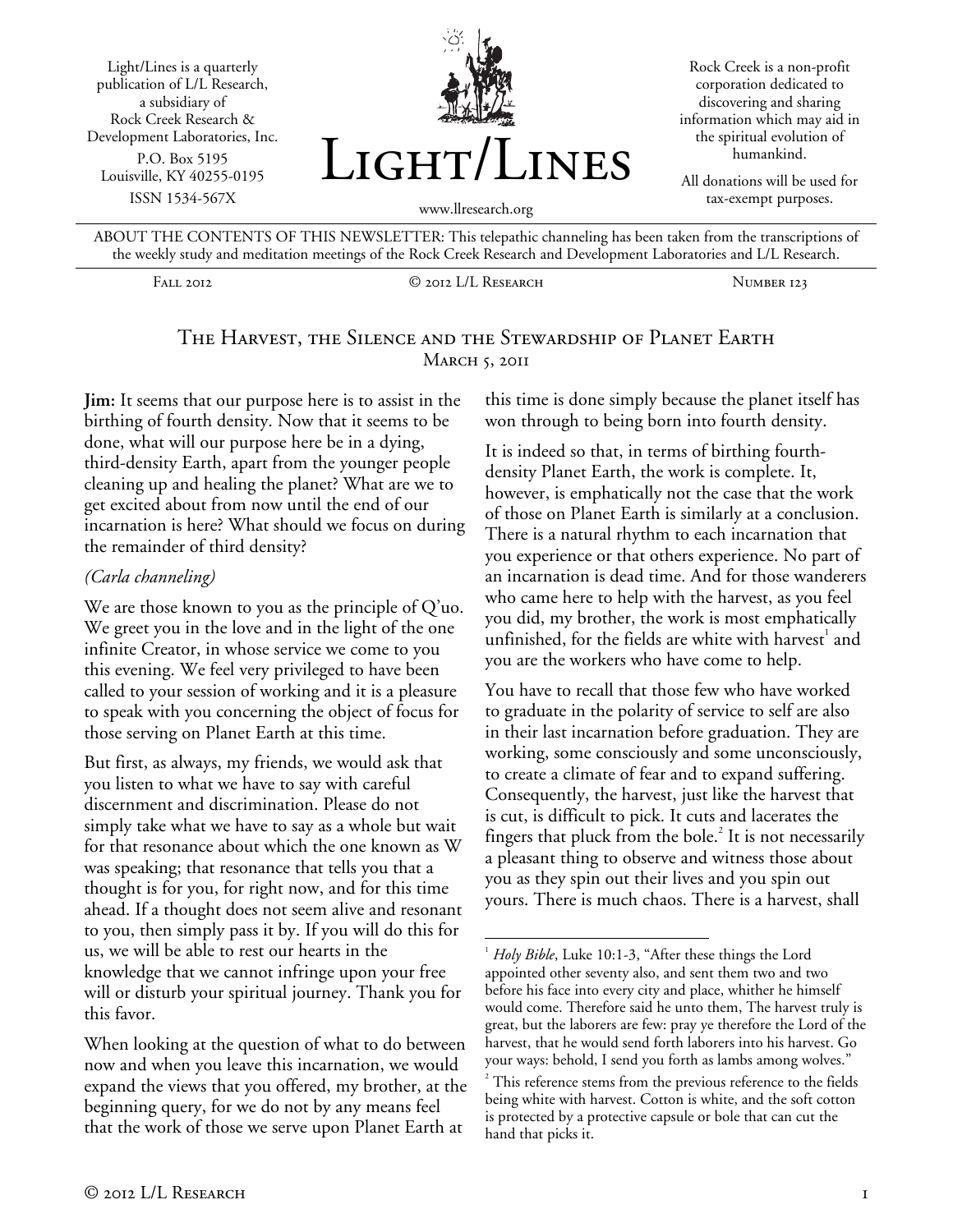we say, of anxiety and concern. The times, shall we say, are unsettled and it is easy to feel apprehensive for you know not what is to come, yet now is the time when those energies of love, power and peace are needed most of all.

When there is a storm at sea a lighthouse is needed, for one cannot see in the storm the rocks that are hidden beneath the waters. Each of you is as the lamp on the hill. You may feel that you have very little candle power yet light is penetrating. You can even see a candle a half mile away and you, my friends, are far more than a candle. The infinite love and the light of the one Creator flows through your body and as you bless its infinite energy you send it out into the world, and that light says to those about you, "There is love, there is safety, there is intimacy, there is that peace that passeth understanding."

A world hungering sees light such as yours and they are fed, for that which is coming through you is infinite, it cannot be exhausted. You have the responsibility of being a human being at this time of shift. You carry infinity within you. Each time that you pray you move into infinite light. Each time that you meditate you rest in unconditional love, tabernacling with the infinite One. It is not human strength that lights the flame that you offer the world but the Creator Itself. You are simply a channel through which that light may flow. And when your energy body is open and your heart is open, that light bursts upon the world in great beauty.

You ask, my brother, "About what can I be excited? Upon what should I focus between now and when I enter larger life?" We would remind you of the story of the Hundredth Monkey.<sup>3</sup> This is a true story which concerns apes upon two islands that learned a different way to eat bananas. The scientists studying the apes on these two islands noticed that at one point the knowledge of an improved way of eating

bananas had moved from one island to the other and somehow, because everybody on one island was aware of how to eat bananas, this information traveled so that the apes on the other island began doing the same.

Your hope before you came to this place of service and learning was that you might be able to lighten the consciousness of Planet Earth. You did not know before you were in the physical body precisely what shape that service would take. And you have spent your lifetime up until this point sorting out, "What belongs in service in my life? What belongs in learning? What lessons do I carry on an incarnational level that I would like to focus on before I run out of days and light and breath in the physical body?" The answer is different for everyone but it is very likely that you had hopes of making the kind of difference that the apes made on the first island when they learned how to eat a banana a better way.

Perhaps you have seen the film *Pay It Forward*. One teenager got the idea of serving others and this teenager in the film infected a whole town with that energy. It may seem to be entertainment and fiction, yet each year when the birth of Jesus is remembered, people all over the globe participating in the spirit of Christmas open their hearts, take notice of their neighbors and reach out to be of service. That is not fiction nor is it fiction to recall each time there is a natural disaster such as Hurricane Katrina or the earthquake that hit Haiti recently. In those cases people opened their hearts and found that they truly cared for strangers, realizing that there is no such thing as a stranger in the tribe of humankind.

This is perhaps a central theme about which to be excited, my brother. The opportunity is there in every day of the remainder of your incarnation. Pay it forward to serve others with such style, affection, humor and *élan vital* that you infect others with the desire to share that light and that love, so that they begin radiating, they begin serving, and they infect others in turn. Visualize the love and the light of the infinite One becoming pandemic in this newer Planet Earth so that, instead of a poor harvest or a small harvest, you are able to affect a large part of the population of Planet Earth.

It is usually in times of difficulty and challenge that people become ready to wake up to a different way of thinking. The shock of the chaos that you have been experiencing in your business and economic

1

<sup>&</sup>lt;sup>3</sup> From Wikipedia: "The hundredth monkey effect is a supposed phenomenon in which a learned behavior spreads instantaneously from one group of monkeys to all related monkeys once a critical number is reached. By generalization it means the instantaneous, paranormal spreading of an idea or ability to the remainder of a population once a certain portion of that population has heard of the new idea or learned the new ability. The story behind this supposed phenomenon originated with Lawrence Blair and Lyall Watson in the mid-to-late 1970s, who claimed that it was the observation of Japanese scientists."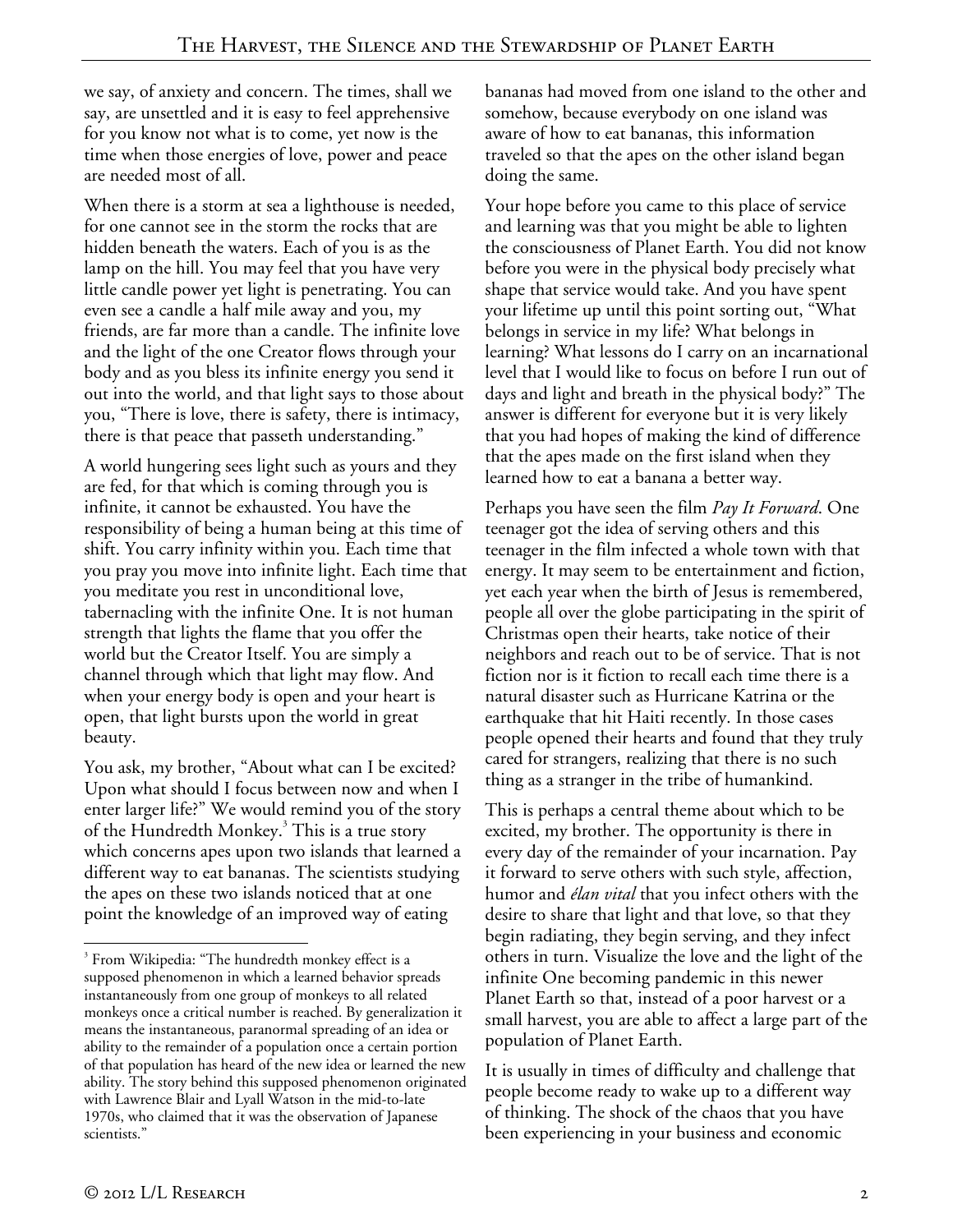world has been a wakeup call for many and the inconveniences, my brother, continue. People who have been sleeping are now vulnerable to a new way of thinking, a new paradigm. The old one clearly does not work. And you can, with every fiber of your being, enter into the moments of your life in such a way as to share the love and the light of the one infinite Creator. What you share, my brother, you need first to experience and so part of that which we would encourage you to focus upon is silence.

Silence seems to be an absence of sound. Yet in actuality silence is the medium necessary for information to flow from the energies and essences of spirit into your waking consciousness. It is powerful. We do not encourage a sudden immersion in silence but rather the putting of the toe in the water, shall we say, five minutes here and five minutes there. Yet we would encourage you to do this frequently so that you keep moving back to the silence that offers you your most powerful awareness of the infinite Creator.

It is necessary to avail yourself of the Creator's vibration, which you may do at any time that you fall into the silence with the intention of seeking the one Creator. That which comes to you in that state of silence may not be anything of which you are aware consciously. However, you may trust that you are receiving information that will expand and transform you. And you, each of you, by your energy, your essence, your characteristic vibration, have that wonderful capacity to encourage and support the awakening of others.

Until the moment when your physical body stops breathing and you move on into larger life, you have the opportunity and the capability of serving the infinite Creator powerfully and meaningfully. As you craft your life, as you take care with integrity and a keen ethical eye for polarity, you are not only working upon yourself, you are changing the world. You can't see it, you can't prove it, but one logical inference from the statement, "All is One," is that all things that are apparently separate are actually connected. Your physicists have begun telling you this with such disciplines as the string theory.<sup>4</sup>

Therefore, do your best to be good stewards of this planet and help those who have come here to do

that. But remember that your main job is to be a channel for the light and the love of the one infinite Creator. Rest in the effulgence of that love and ask for the fire of love to be kindled in your hearts from spirit that you may with the utmost passion and intensity do your best with this incarnation of service, of learning.

My brother, we are aware that you cannot follow up on this query as you are not physically present and so we will allow this question to rest as it is. If you have a further query we would welcome it.

May we ask the one known as Jim if there is another query at this time? We are those of Q'uo.

**Jim:** (*Inaudible. Jim said that W had the paper that G left with the questions from the L/L readership.)*

We are those of Q'uo, and would ask if there is another query at this time?

**W:** *(Reading from G's notes.)* S in Japan asks, "Q'uo, I am really nervous about vaccinating my newborn child. There are two schools of thought on the issue: one that says that vaccination is not only safe but necessary; the other which feels that vaccinations are extremely harmful. I find I can't trust 100% what either side says and there is evidence for and against both positions. How can a parent make a decision on taking or not taking an action that, once taken, is irreversible and may lead to cognitive and/or health defects, but if not taken may result in the death or disability of a child due to disease, not to mention loss of a child through prosecution and over-zealous child-welfare legislation. What are the spiritual principles involved?"

We are those of Q'uo, and are aware of your query. In working with questions such as whether or not to vaccinate a child that is within your care, the spiritual principle involved is free will. Because the child is not capable of coming to a reasoned decision concerning such issues, as in so many things for a parent, it falls upon the parent to make such decisions for the young one.

We look in this instrument's mind and see that this instrument has been selective in her choice of vaccinations. She has had experience with live vaccine that indicate that she is prone to having adverse reactions to such, whereas with a non-live vaccine or a dead vaccine, the possibility of receiving an adverse reaction is minimized.

 $\overline{a}$ <sup>4</sup> String theory is very complex and it is unproven. It infers that all things in the universe are connected.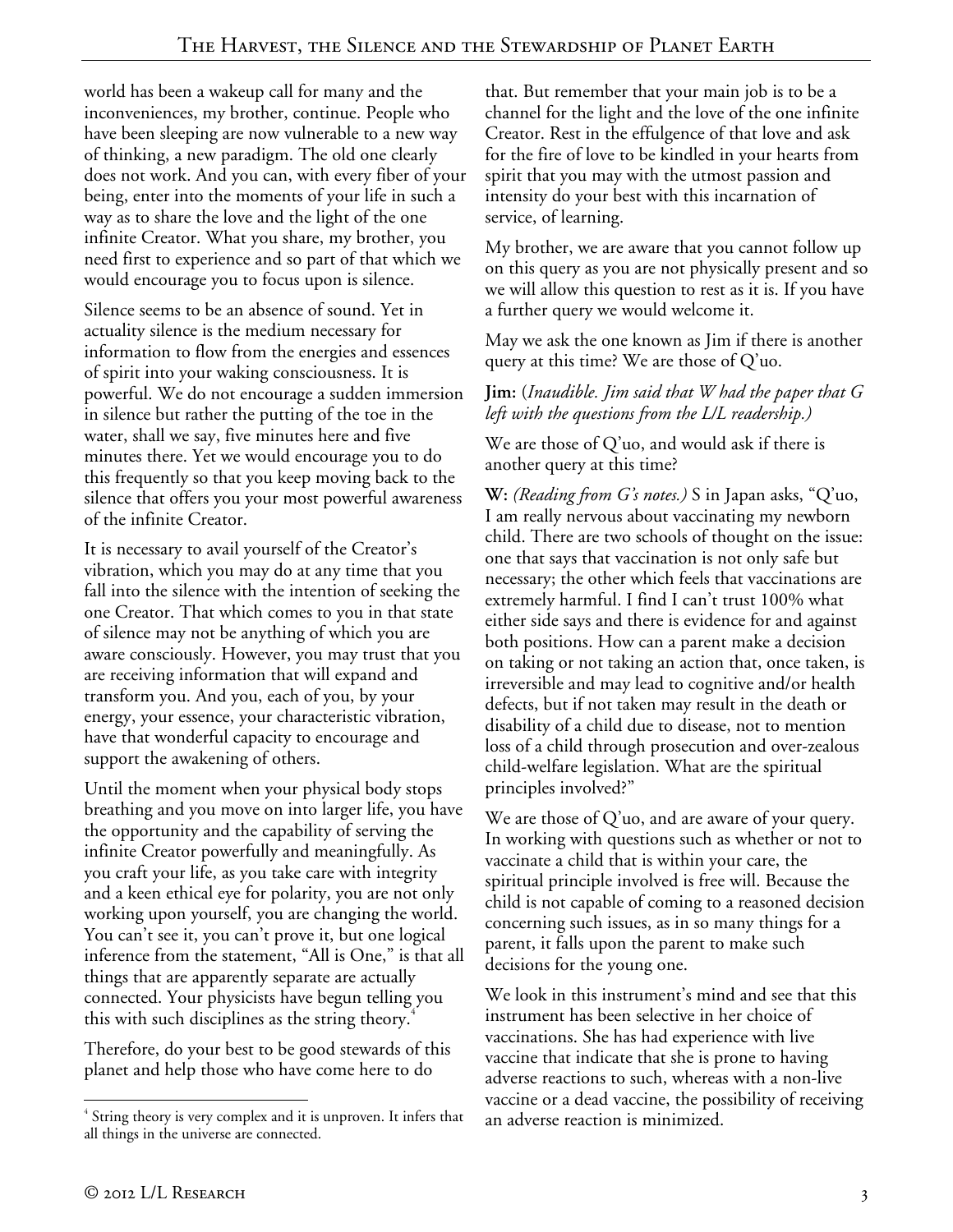However, this does not speak to your free will. It is well to be logical and do the research involved. It is well indeed to be informed in every way. And yet, as you say, in human affairs there is often no possibility of certainty. While there is no spiritual principle involved in the giving of vaccines, that being in the province of the body complex, it is important that you feel that you are doing the appropriate thing for the child.

Consequently, you must take this into your heart after you have learned all the facts that you can. Ponder the resonance of offering the child this healing modality, and we would suggest that for each type of vaccine you move through this process of consulting your rational and linear mind, your intellect, and consulting the wisdom of your heart. For often the heart knows things that it cannot say.

We do not encourage blind movements with no intellectual content, but rather a balanced approach, for you maintain the freedom of your will until you have learned all you can. And then you have pursued your own deepest feelings. We are not saying move with surface emotions or move impulsively, but there is the need to do the best that you can for your child and so it is worth it to move through this process of discernment, using all of the equipment that you have—all of your resources: your intellect, your insight, favoring neither and finding consensus.

It can be said that some things simply are not spiritual, and yet all that there is is composed of love, so how can anything not be spiritual? Spirit exists in all things—in the vaccine, in your child, in the rocks and the sky. And out of all of these gifts of spirit come responsibilities and duties that are an honor to have. And yet it cannot be said that there is no work involved in raising a child.

So, offer this matter and all matters the best of yourself. Be generous. Take the time so that the decision that you come to will be that with which you can live from now on. We thank you for this query.

We are those of Q'uo and would ask if there is another query at this time?

## *(Pause)*

We are those of Q'uo, and, since we are unaware of any further questions from this circle of seeking, shall take our leave of this instrument and this

group, leaving each in the love and in the light of the one infinite Creator. We are known to you as the principle of Q'uo. It has been a pleasure to be with you. We thank you for your beauty and your courage. Adonai. Adonai vasu. <del>\$</del>

## **Notes to Our Readers**

Our Homecoming is over for 2012 and it was as powerful, delightful and energetically vivid as we have come to expect these events to be. Forty of us gathered under a canopy tent in Camelot's back garden to meditate, study and just BE together on Labor Day weekend. It will be a while before the speakers' recorded talks can be turned into edited transcripts and put up on site. But to bridge that gap, we expect the transcripts from the 2011 Homecoming to soon appear on our archive website in the "Homecomings and Gatherings" section.

One of the attendees, as he was leaving, said, "I am already counting the days until Homecoming 2013! It's always the high point of my year!" Well, Eddie, we're glad for eleven months or so to catch our breath and get ready for the next visit of three dozen people into our beloved Camelot home, but we have to agree that it is an awesome thing to experience the energy of these Gatherings! Whee!

One of our speakers for last year's Homecoming that enters my consciousness at this moment was Tobey Wheelock, who had brought us up to date on the relistening project from which produced www.lawofone.info. This is the culmination of several years of work on his part, patiently relistening to all the original audio-cassette tapes of the Law of One sessions. During the course of the past year, Michelle H. and Eric then *re*-relistened to the same audio to check Tobey's work, Michelle having completed the final Ra Contact sessions two weeks ago. So this final product is as clean and accurate to the original sessions as humanly possible. With this the L/L team will work to create the *scholar edition* of the *Law of One* material. The fragments that make up *Book V* of *The Law of One* will be put back into their original places in the sessions, and Jim's and my commentaries on these fragments will be featured in a handy appendix. We greatly look forward to seeing this substantial work take publication!

My collected poetry will also come out sometime before Christmas, thanks to the diligent efforts of